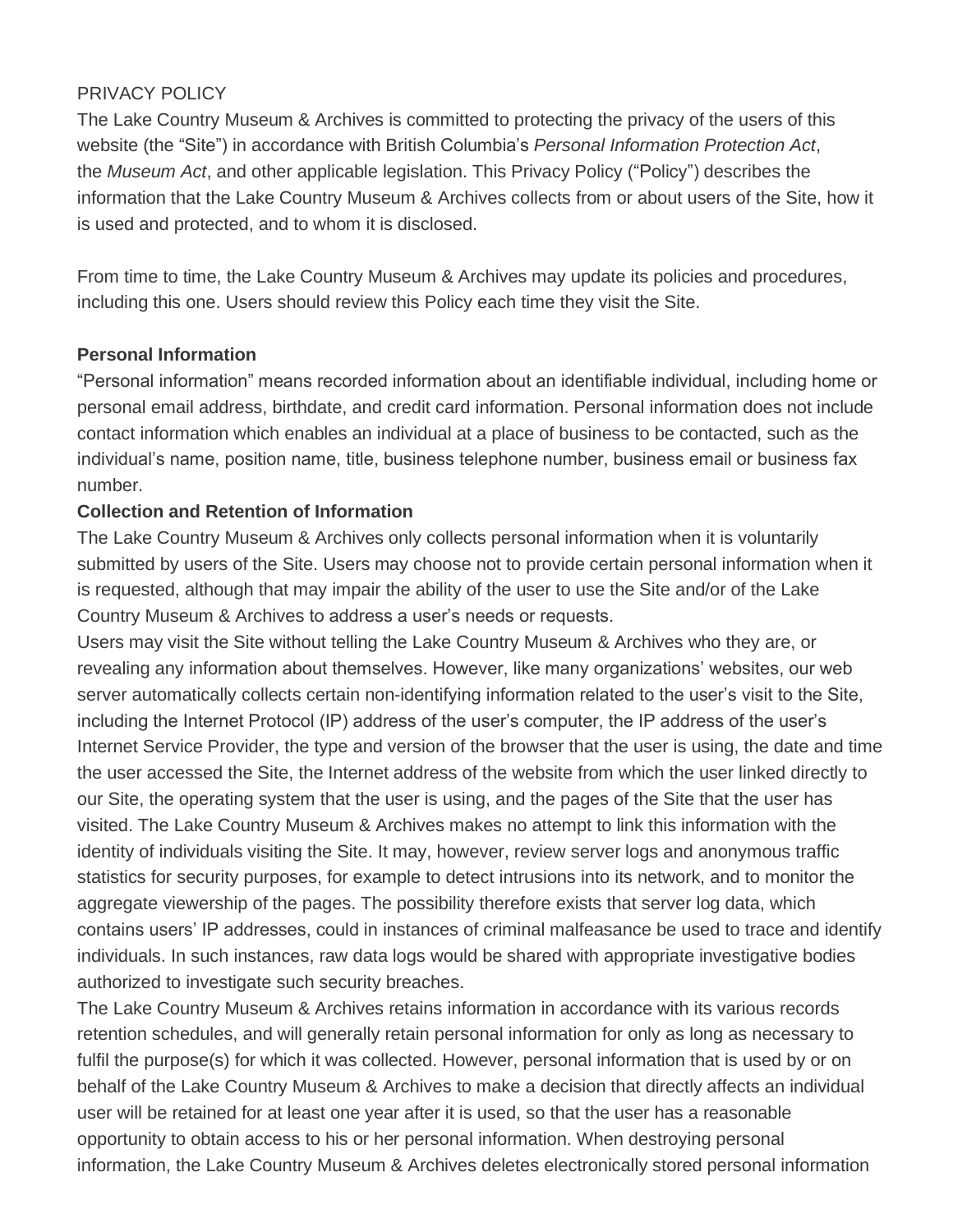and shreds any tangible materials containing personal information. While the Lake Country Museum & Archives will endeavour to destroy all copies of personal information, deleted information may continue to exist on back-up media although it will not be used unless permitted by law.

# **Purpose – Why Information is Collected, Used and Disclosed**

Personal information that the Lake country Museum & Archives collects is used and disclosed only for the purpose for which it was collected, or for a use consistent for that purpose, unless the user consents to another purpose or if another purpose is authorized under the *Freedom of Information and Protection of Privacy Act* or other applicable law. Purposes for which the Lake Country Museum & Archives may collect and use personal information include:

• to provide the user with information and promotional materials regarding the Lake Country Museum & Archives;

• to establish, maintain and manage relations with a user relating to the Lake Country Museum's programs, activities and services;

- $\bullet$  to process commercial transactions such as ticket or merchandise purchases with a user;
- to plan and evaluate the Lake Country Museum's programs and activities;
- to operate and administer the Site, and the Lake Country Museum's other services;
- to obtain feedback regarding the Site and the Lake Country Museum's programs and services;
- to create a record of the user's involvement with the Lake Country Museum;
- to protect the Lake Country Museum against error, fraud, theft or damage to its assets;
- to comply with any legal requirements, including reporting requirements, and for law enforcement purposes;
- any other reasonable purpose to which the user provides consent.

If the Lake Country Museum & Archives transfers any personal information to a third-party subcontractor for processing, it will use appropriate contractual or other means to ensure compliance with this Policy and all applicable legislation.

## **Contests and Surveys**

The Lake Country Museum & Archives may from time to time run contests or collect information from users using online surveys. Participation in contests and surveys is entirely voluntary, and users can choose what, if any, information they wish to disclose. The specific information requested and how it will be used will vary, and will be communicated to users prior to or at the time that the information is requested.

## **Cookies and Web Beacons**

The Lake Country Museum & Archives may use cookies, or similar technologies to enhance the efficiency, convenience, and use of the Site. When a user visits the Site, the Museum may place a cookie on the hard drive of the user's computer to allow us to track and analyze the user's use of the Site, and to enable the use of certain content management systems. "Cookies" are a technology that installs small data files on a website user's computer to permit the web server to differentiate users, and to pass information from page to page during a single user's website session. Most web browsers automatically accept cookies, but if a user does not wish to have cookies on the user's system, the user can adjust browser settings to decline them or to alert the user when cookies are being sent. If a user declines cookies the user will still be able to use the Site, but that user's ability to access certain features of the Site may be affected.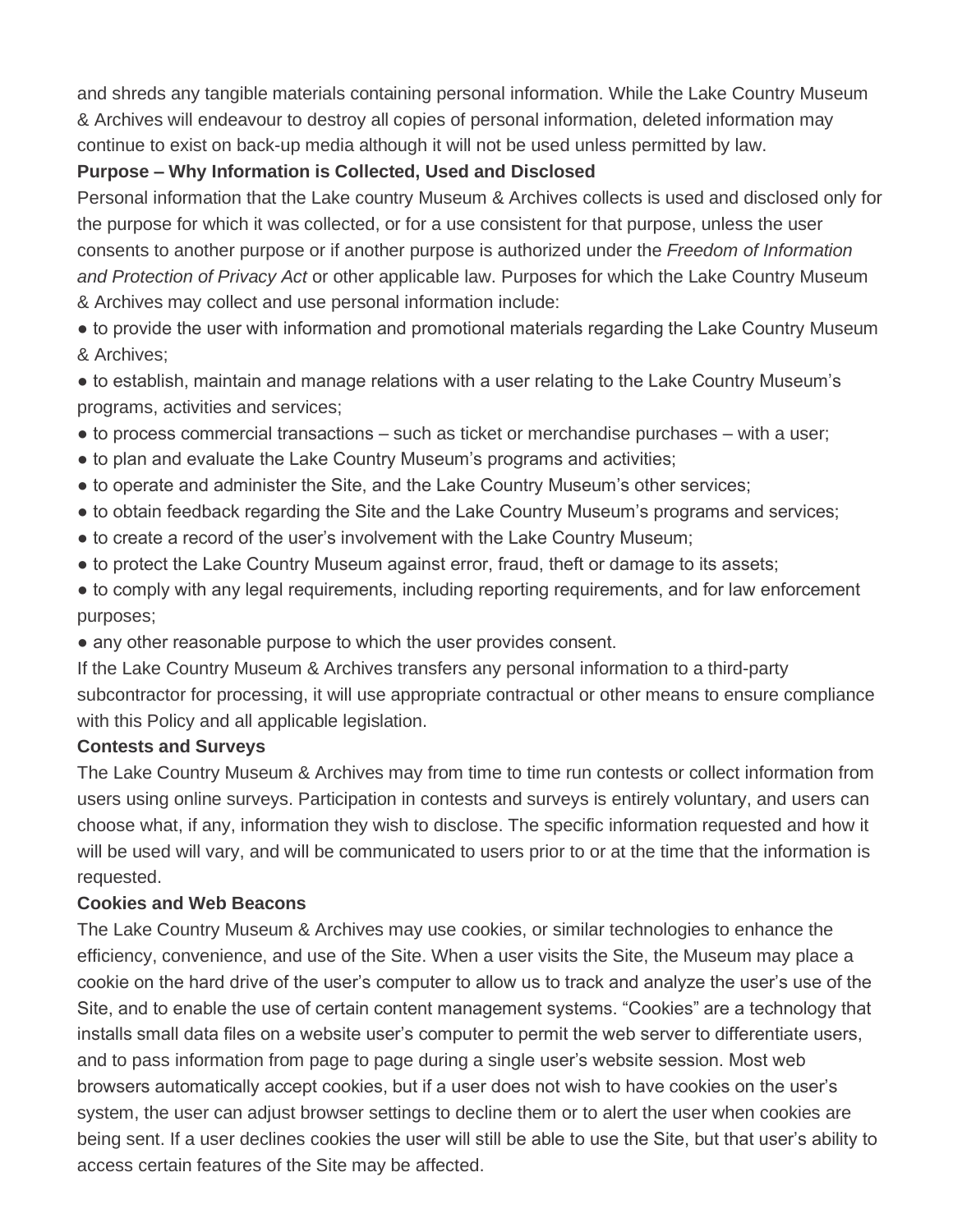#### **Links to other Websites**

The Site may contain optional links to third party Internet sites and services that may collect data from users or their computers. The use of such websites is at the user's own risk, and the Lake Country Museum & Archives cannot assume responsibility for the privacy practices, policies or actions of the third parties who operate those websites. This Policy applies only to the Museum Site, and all users are advised to read the privacy policies contained on each Internet site that they visit.

#### **Feedback**

Comments or other feedback provided by a user to the Lake Country Museum & Archives become the property of the Museum, and the Lake Country Museum & Archives may use and disclose them for any purpose provided that it does not associate them with the user's personally identifiable information. The Museum will only publicly identify users who consent to being identified in connection with their comments or other feedback.

#### **How Information Is Protected**

The Lake Country Museum & Archives maintains reasonable security safeguards to protect personal information in its custody or under its control from loss and unauthorized access, collection, theft, copying, use, alteration, disclosure or disposal, regardless of the format in which the information is held**.** The Museum maintains its servers and paper files in locked premises, and uses user IDs, passwords, firewalls, anti-virus and other protection against malicious code, as well as appliancebased encryption technology, all in accordance with the highest industry standards for data protection and network security. Access to personal information is restricted to those authorized personnel having a "need to know" and who are bound by confidentiality obligations. Any credit card information submitted by a user will not be stored on Museum servers, but rather will be sent to a PCI Level 1 compliant payment processor for processing. When destroying personal information, the Museum deletes electronically stored personal information and shreds any tangible materials containing personal information. While the Museum will endeavour to destroy all copies of personal information, under certain circumstances deleted information may continue to exist on back-up media, but will be protected and will not be used unless permitted by law. The safeguards applied to protect personal information will depend on the sensitivity of the information, with the highest level of protection given to the most sensitive personal information. Personal information in the custody of the Museum or under its control is stored and accessed on servers located outside Canada.

The Lake Country Museum & Archives will continually review and update its security policies and controls as technology evolves. Unfortunately, no security technology can be guaranteed to be failsafe. As a result, while the Museum strives to protect its users' personal information, it is impossible to fully eliminate security risks associated with personal information. Use of the Site and transmission of any information is at the user's own risk, and the Museum cannot warrant the security of any information that is transmitted to or from it. Similarly, the Museum cannot guarantee that its hosted email will be secure at all times, nor can it be responsible for the actions of any third parties who might receive such information. As such, users should be very careful about the nature of the information that they provide and are advised not to provide sensitive personal information through the Site or via subsequent email correspondence with the Museum.